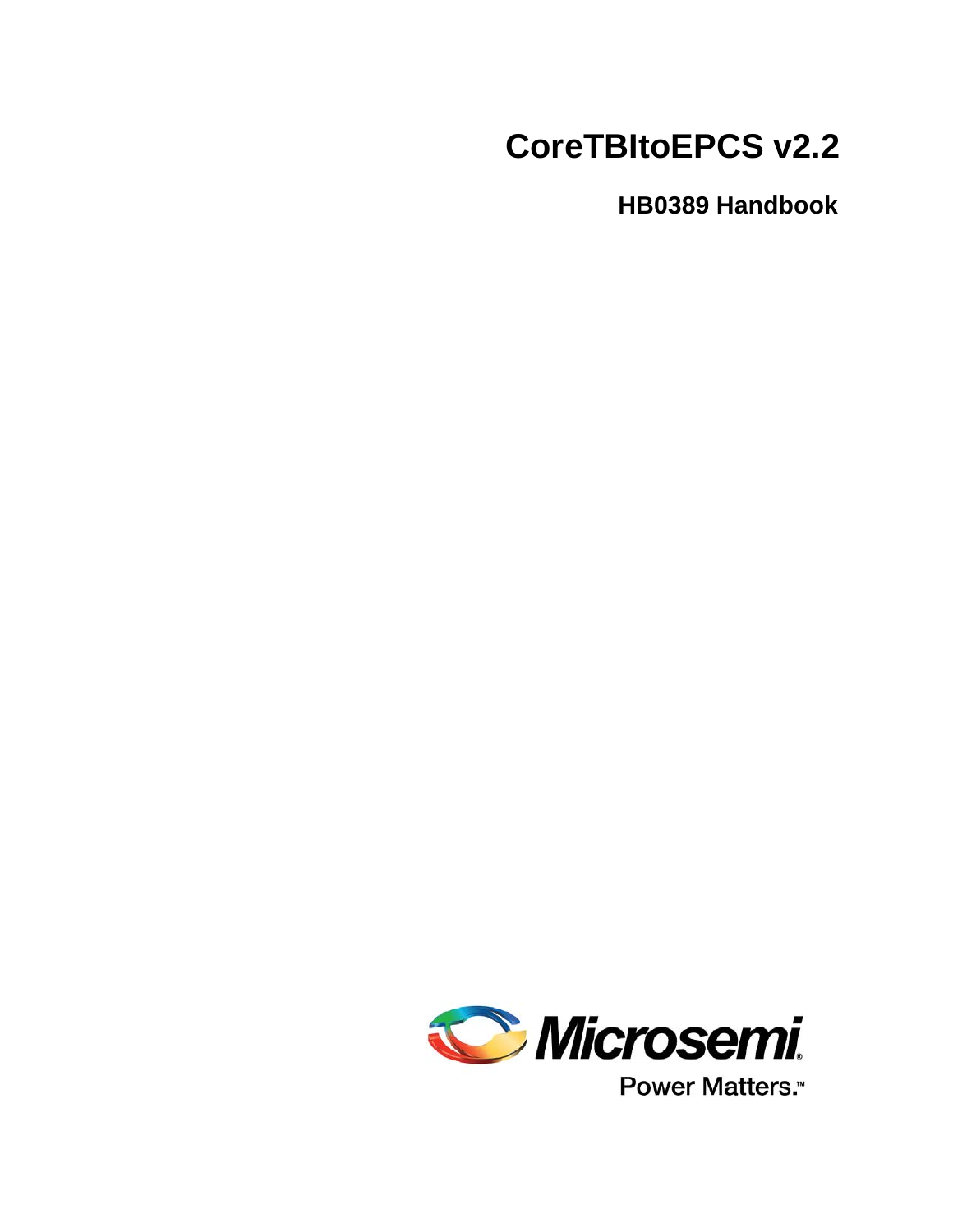

Power Matters.<sup>\*</sup>

**Microsemi Corporate Headquarters** One Enterprise, Aliso Viejo, CA 92656 USA Within the USA: +1 (800) 713-4113 Outside the USA: +1 (949) 380-6100 Sales: +1 (949) 380-6136 Fax: +1 (949) 215-4996 E-mail: [sales.support@microsemi.com](mailto:sales.support@microsemi.com) [www.microsemi.com](http://www.microsemi.com)

© 2017 Microsemi Corporation. All rights reserved. Microsemi and the Microsemi logo are trademarks of Microsemi Corporation. All other trademarks and service marks are the property of their respective owners.

Microsemi makes no warranty, representation, or guarantee regarding the information contained herein or the suitability of its products and services for any particular purpose, nor does Microsemi assume any liability whatsoever arising out of the application or use of any product or circuit. The products sold hereunder and any other products sold by Microsemi have been subject to limited testing and should not be used in conjunction with mission-critical equipment or applications. Any performance specifications are believed to be reliable but are not verified, and Buyer must conduct and complete all performance and other testing of the products, alone and together with, or installed in, any end-products. Buyer shall not rely on any data and performance specifications or parameters provided by Microsemi. It is the Buyer's responsibility to independently determine suitability of any products and to test and verify the same. The information provided by Microsemi hereunder is provided "as is, where is" and with all faults, and the entire risk associated with such information is entirely with the Buyer. Microsemi does not grant, explicitly or implicitly, to any party any patent rights, licenses, or any other IP rights, whether with regard to such information itself or anything described by such information. Information provided in this document is proprietary to Microsemi, and Microsemi reserves the right to make any changes to the information in this document or to any products and services at any time without notice.

#### **About Microsemi**

Microsemi Corporation (Nasdaq: MSCC) offers a comprehensive portfolio of semiconductor and system solutions for aerospace & defense, communications, data center and industrial markets. Products include high-performance and radiation-hardened analog mixed-signal integrated circuits, FPGAs, SoCs and ASICs; power management products; timing and synchronization devices and precise time solutions, setting the world's standard for time; voice processing devices; RF solutions; discrete components; enterprise storage and communication solutions, security technologies and scalable anti-tamper products; Ethernet solutions; Power-over-Ethernet ICs and midspans; as well as custom design capabilities and services. Microsemi is headquartered in Aliso Viejo, Calif., and has approximately 4,800 employees globally. Learn more at www.microsemi.com.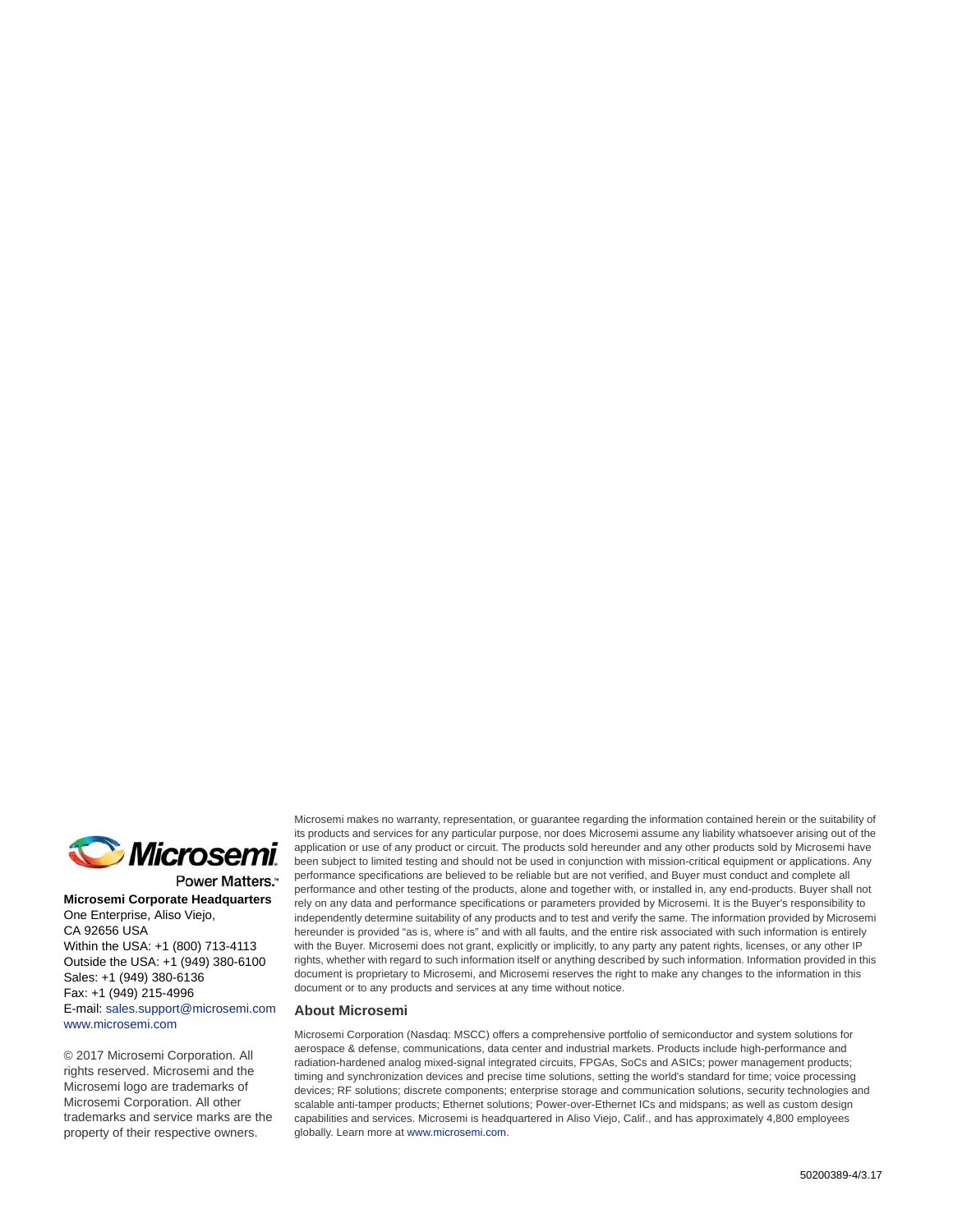

# <span id="page-2-0"></span>**1 Revision History**

The revision history describes the changes that were implemented in the document. The changes are listed by revision, starting with the most current publication.

#### <span id="page-2-1"></span>**1.1 Revision 4.0**

The following is a summary of the changes in revision 4.0 of this document (March, 2017).

- Replacement of Figure CoreTBItoEPCS SmartDesign Configuration window.
- Updates to Table 3 CoreAHBLSRAM\_PF Configuration Options.
- Updates to section 7.1.1 RTL.

#### <span id="page-2-2"></span>**1.2 Revision 3.0**

The following is a summary of the changes in revision 3.0 of this document (September, 2016).

- The core version was updated from v2.1 to v2.2.
- Replacement of Figure 2-3. Source Synchronous Clocking Mode Block Diagram.
- Replacement of Figure 2-4. Asynchronous Clocking Mode Block Diagram.
- Updates to Table 1-1. CoreTBItoEPCS Parameters/Generics Descriptions.
- Updates to Table 1-2. CoreTBItoEPCS I/O Signal Descriptions.

### <span id="page-2-3"></span>**1.3 Revision 2.0**

The following is a summary of the changes in revision 2.0 of this document (March, 2014).

- The core version was updated from v2.0 to v2.1.
- IGLOO2 support has been added.
- Updated "Utilization and Performance" section.
- Updated Table 1-1 CoreTBItoEPCS Parameters/Generics Descriptions.
- Added "SGMII System Level Clock Modes" section under "Design Details" chapter.
- Updated "Licensing" section and "SmartDesign" section.
- Updated Figure 3-2.
- Updated Table 4-1.

### <span id="page-2-4"></span>**1.4 Revision 1.0**

Revision 1.0 was the first publication of this document (December, 2012).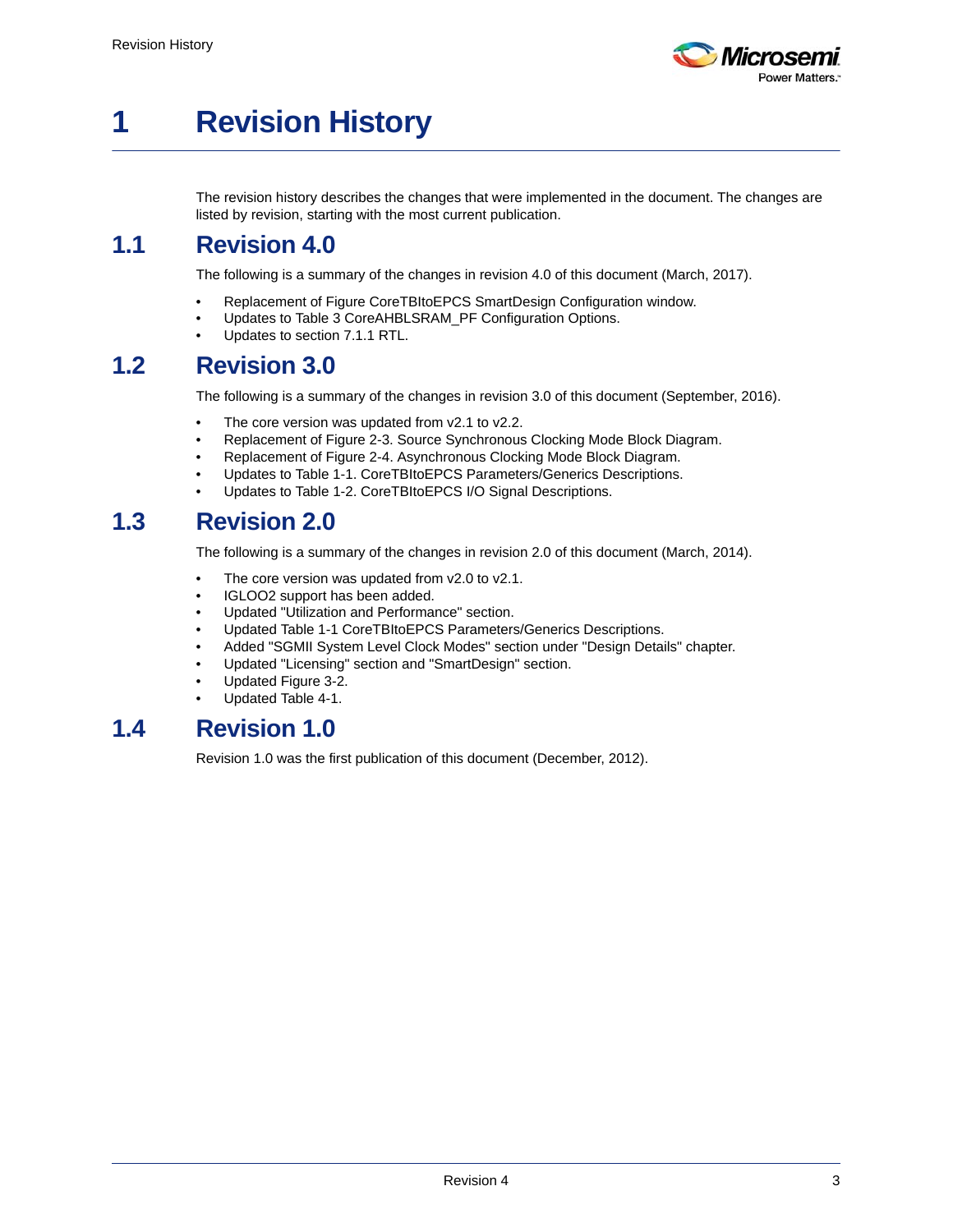

## **Contents**

| 1              | 1.1<br>1.2<br>1.3<br>1.4        |                                                                                                                                                                                                                                                  |
|----------------|---------------------------------|--------------------------------------------------------------------------------------------------------------------------------------------------------------------------------------------------------------------------------------------------|
| $\overline{2}$ | 2.1<br>2.2                      |                                                                                                                                                                                                                                                  |
| 3              | 3.1<br>3.2                      | 3.2.1<br>3.2.2<br>3.2.3<br>3.2.4<br>3.2.5                                                                                                                                                                                                        |
|                | 3.3<br>3.4<br>3.5<br>3.6<br>3.7 |                                                                                                                                                                                                                                                  |
| $\overline{4}$ | 4.1<br>4.2                      | SGMII System Level Clock Modes (and all and all and all and all and all and all and all and all and all and all and all and all and all and all and all and all and all and all and all and all and all and all and all and al<br>4.2.1<br>4.2.2 |
| 5              | 5.1<br>5.2                      | 5.2.1                                                                                                                                                                                                                                            |
| 6              | 6.1<br>6.2                      |                                                                                                                                                                                                                                                  |
| $\overline{7}$ | 7.1<br>7.2<br>7.3<br>7.4<br>7.5 | 7.1.1<br>7.2.1                                                                                                                                                                                                                                   |
|                | 8 Testbench                     | 19                                                                                                                                                                                                                                               |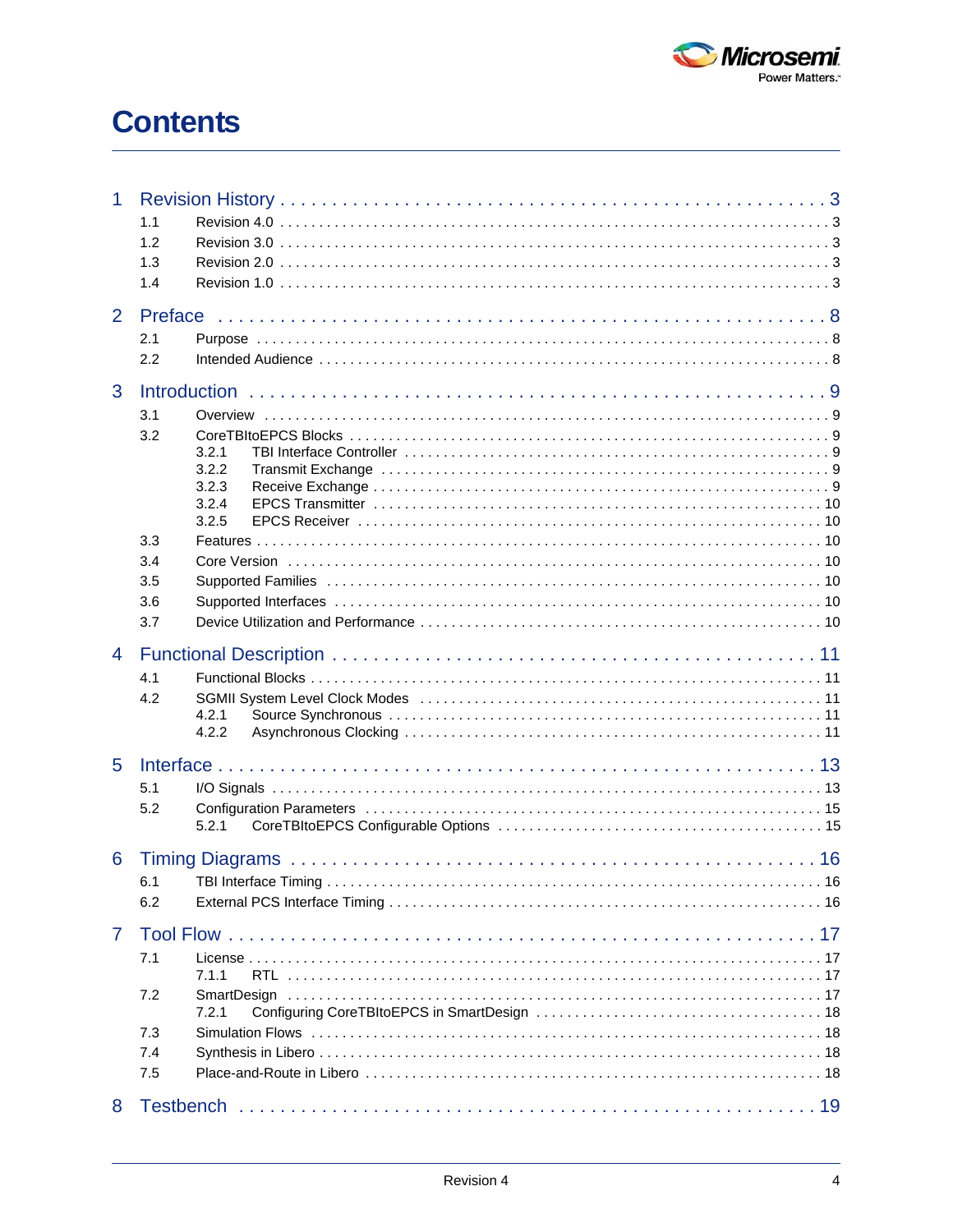

| 8.1 | User Test-bench |  |
|-----|-----------------|--|
|     |                 |  |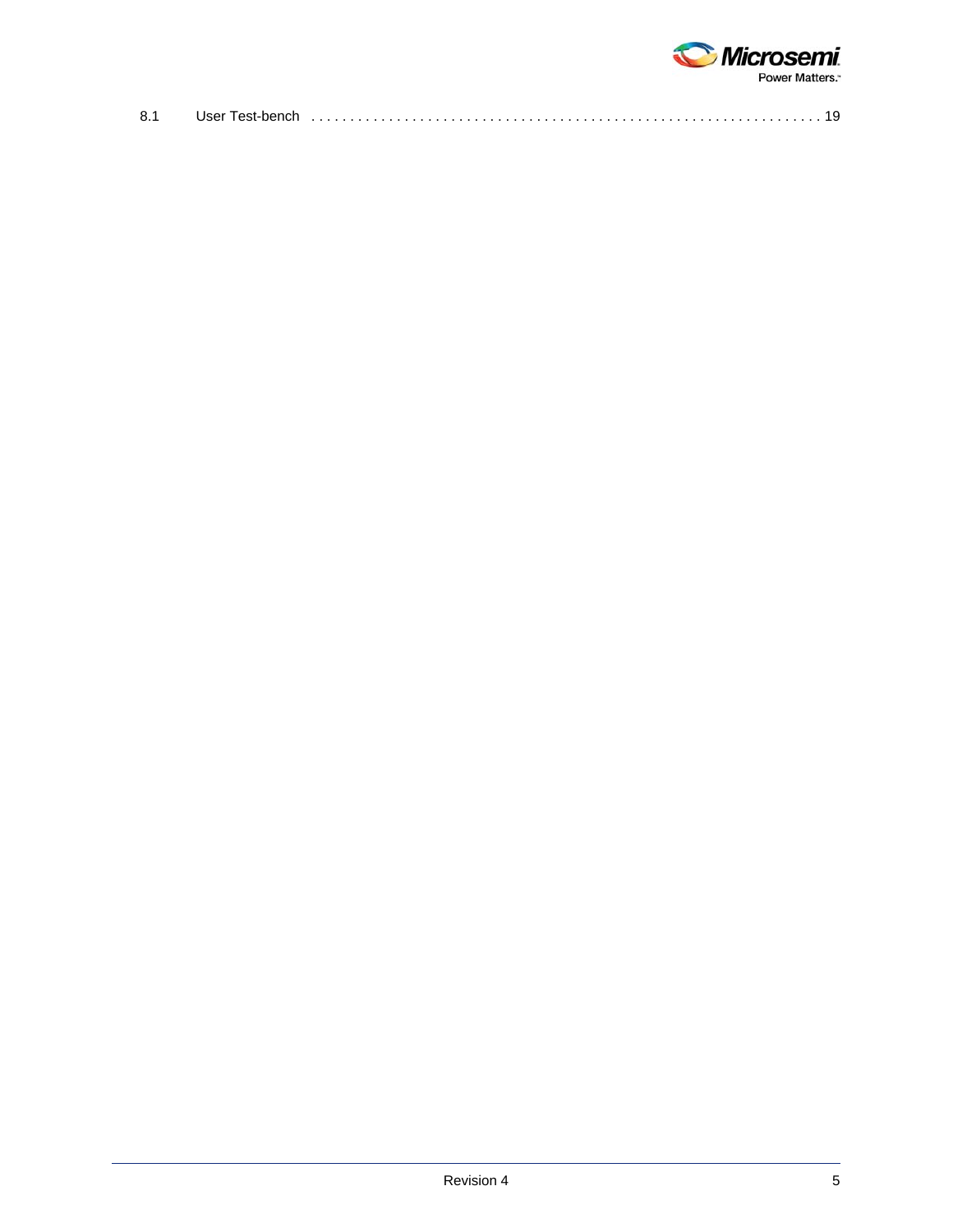

# **Figures**

| Figure 1 |  |
|----------|--|
| Figure 2 |  |
| Figure 3 |  |
| Figure 4 |  |
| Figure 5 |  |
| Figure 6 |  |
| Figure 7 |  |
| Figure 8 |  |
| Figure 9 |  |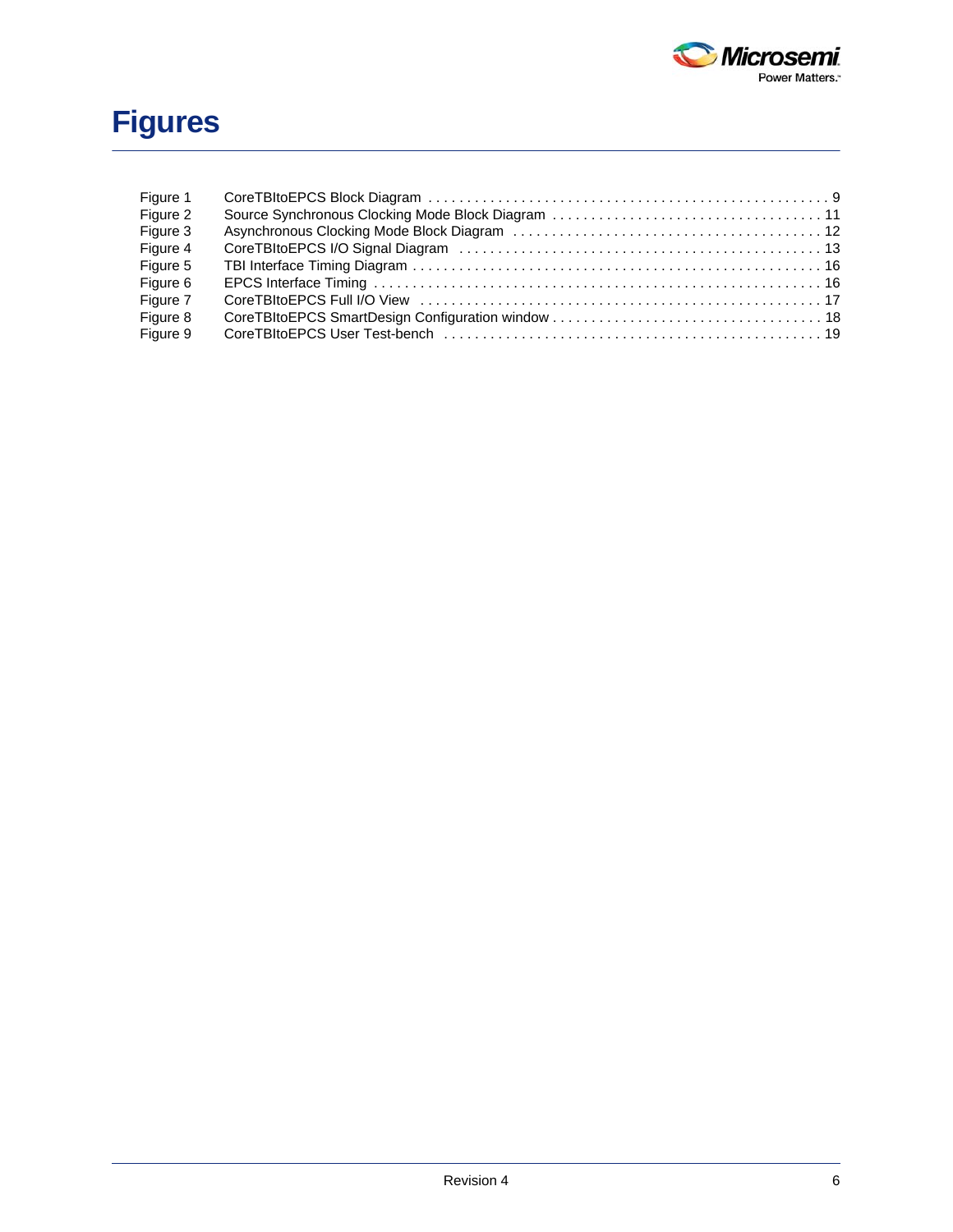

| Table 1 |  |
|---------|--|
| Table 2 |  |
| Table 3 |  |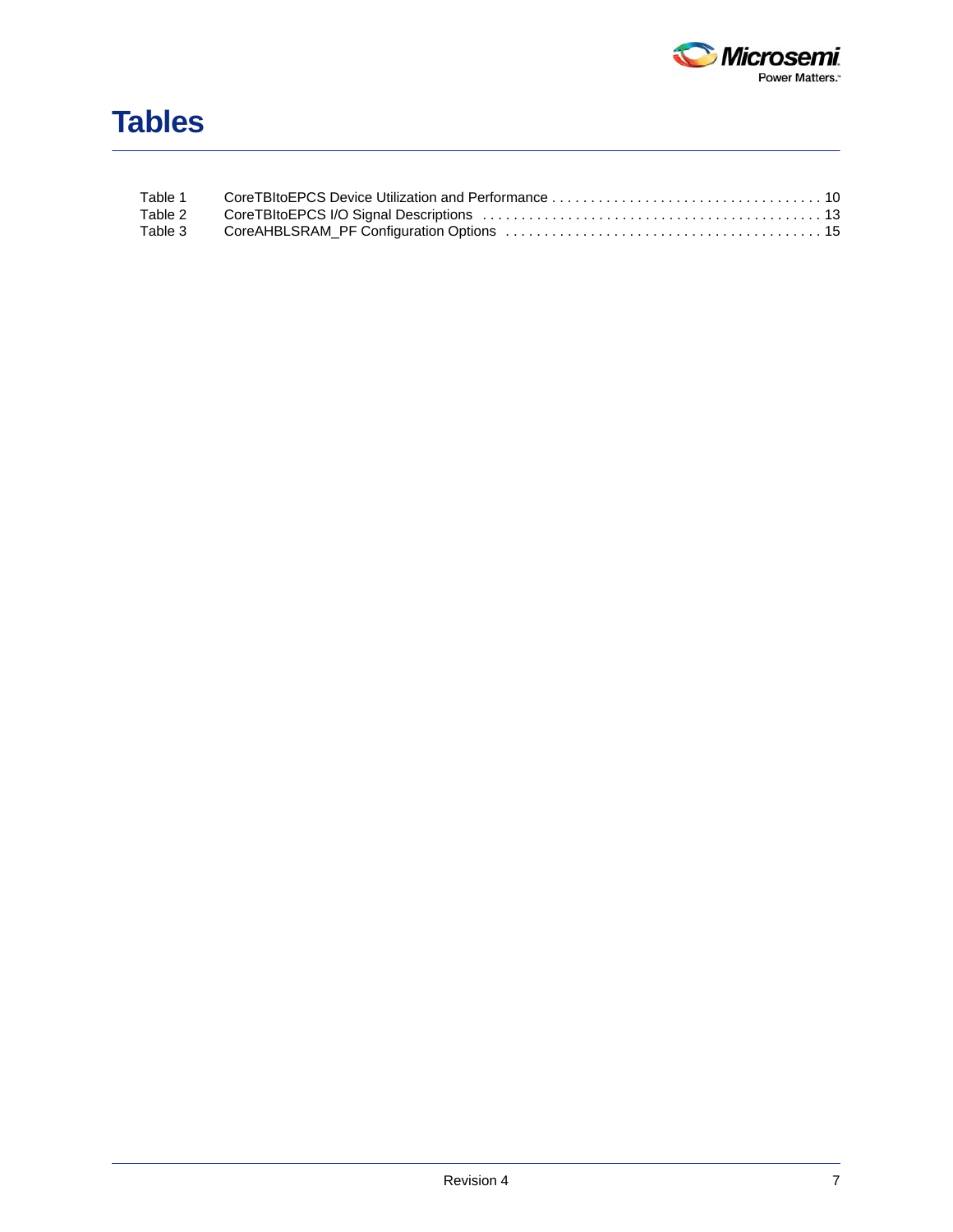

# <span id="page-7-0"></span>**2 Preface**

## <span id="page-7-1"></span>**2.1 Purpose**

This handbook provides details about the CoreTBItoEPCS DirectCore module and how to use it.

## <span id="page-7-2"></span>**2.2 Intended Audience**

FPGA designers using Libero® System-on-Chip (SoC).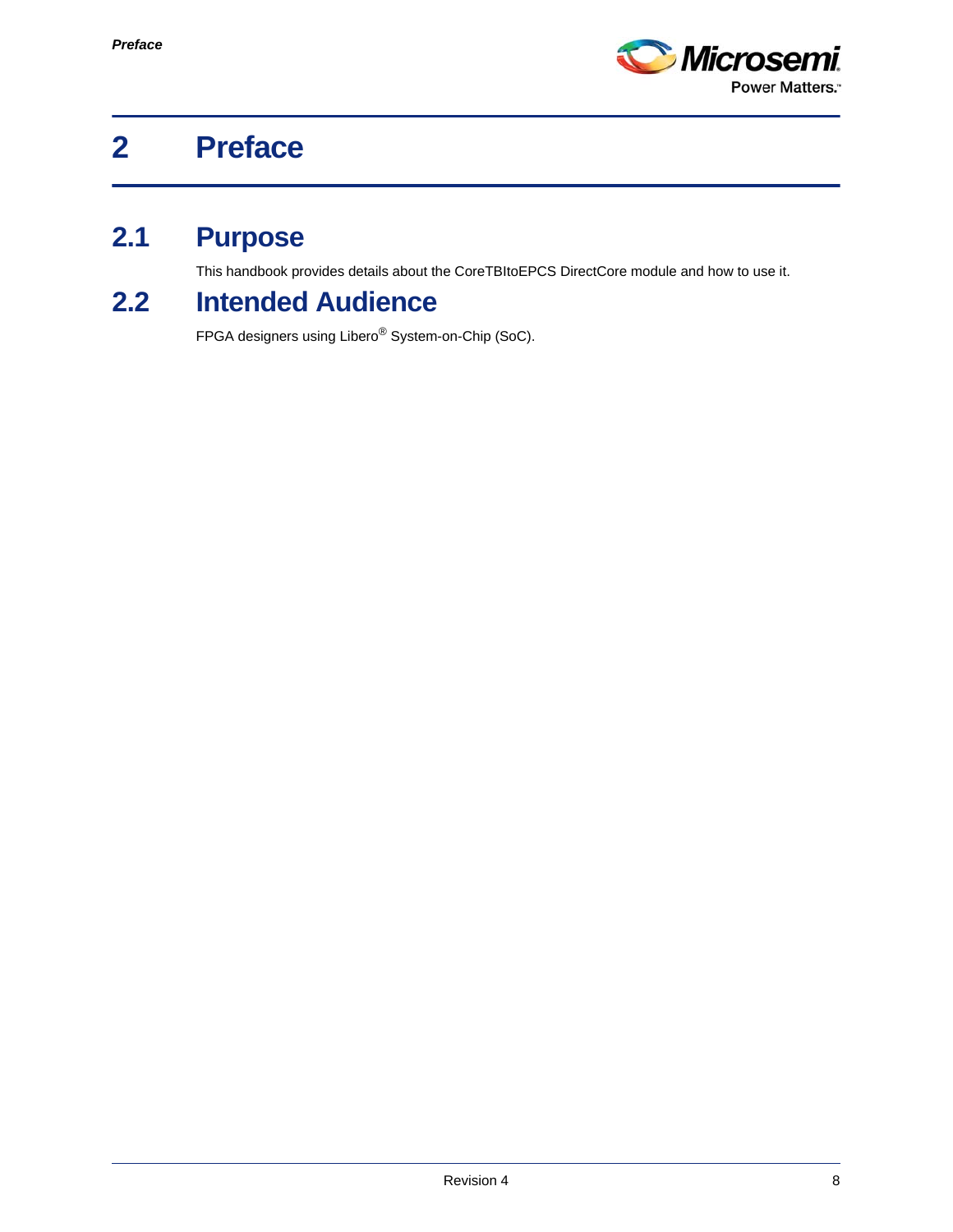

# <span id="page-8-0"></span>**3 Introduction**

### <span id="page-8-1"></span>**3.1 Overview**

A bridge exists between the ten-bit interface (TBI) and external physical coding sublayer (EPCS). It has a ten-bit transmit/receive interface on the TBI side and a 20-bit transmit/receive interface on EPCS side. It receives TBI data and transmits it toward the EPCS, and receives EPCS data and transmits it toward the

TBI.

<span id="page-8-7"></span>The CoreTBItoEPCS block diagram is shown in [Figure 1](#page-8-6).



<span id="page-8-6"></span>*Figure 1 •* **CoreTBItoEPCS Block Diagram**

Only 10 bits (data bits) are used by the physical medium attachment (PMA) on the EPCS Tx/Rx bus. This block receives the 10-bit data (with double data rate) from the TBI and stores it in a transmit exchange. Then it reads the transmit exchange and transmits the data on the EPCS transmit bus. This block also receives data from the EPCS receive bus and stores it in the receive exchange. Then it reads the receive exchange and transmits the data on the 10-bit TBI transmit bus.

### <span id="page-8-2"></span>**3.2 CoreTBItoEPCS Blocks**

CoreTBItoEPCS consists of major five blocks as described below.

#### <span id="page-8-3"></span>**3.2.1 TBI Interface Controller**

This block receives the data (at double data rate) on the TBI Rx bus and sends it to the transmit exchange. It also receives the data from the receive exchange and transmits it (at double data rate) on the TBI Tx bus.

#### <span id="page-8-4"></span>**3.2.2 Transmit Exchange**

This block receives the data from the TBI controller and it writes the data into internal FIFO. It reads the FIFO and sends the data to the EPCS transmitter. This block acts as a write buffer.

#### <span id="page-8-5"></span>**3.2.3 Receive Exchange**

This block receives the data from the EPCS receiver and it writes the data into internal FIFO. It reads the data from FIFO and sends it to the TBI controller. This block acts as a read buffer.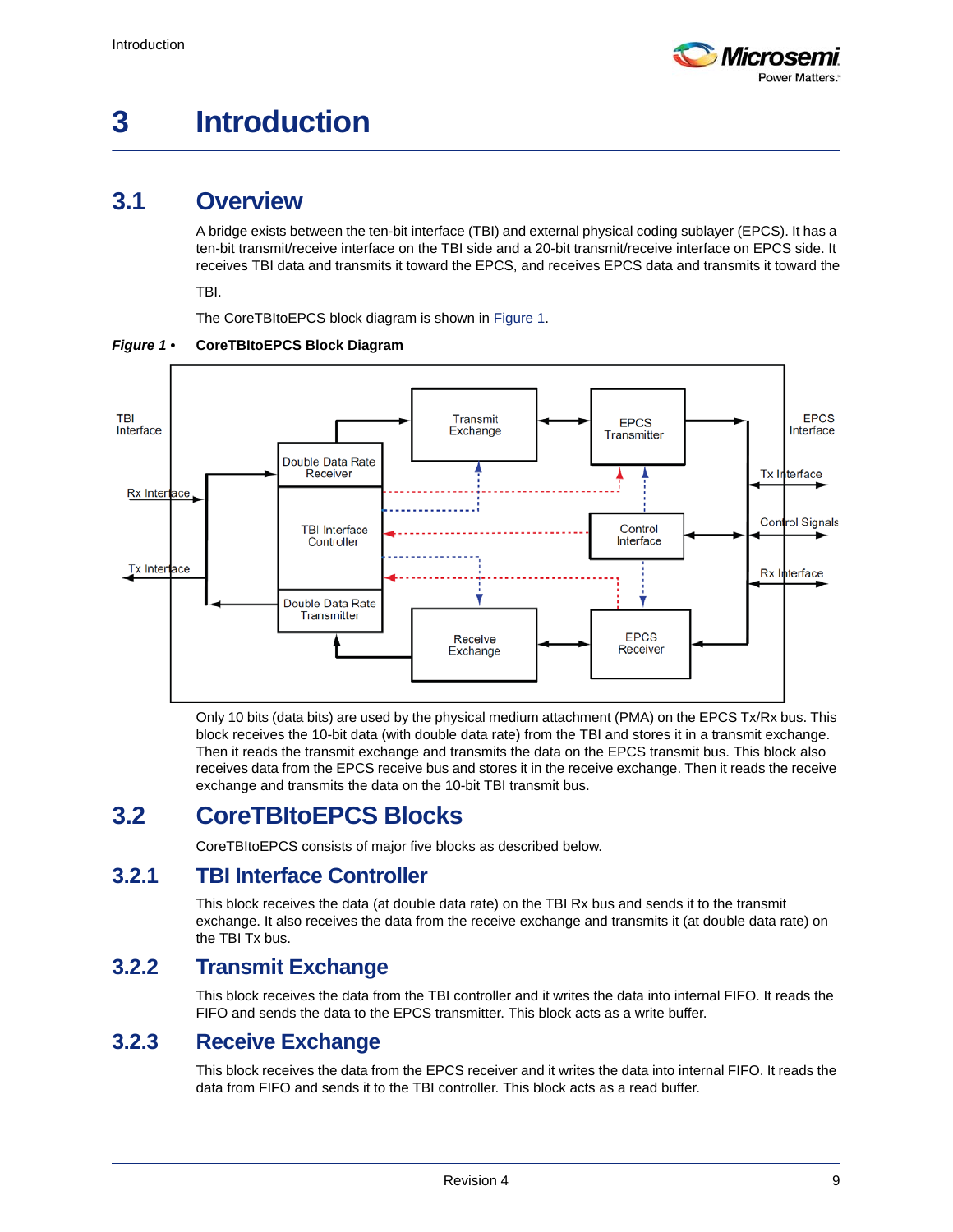

### <span id="page-9-0"></span>**3.2.4 EPCS Transmitter**

This block reads the data from the transmit exchange and sends it on the EPCS Tx bus when the physical layer (PHY) is ready.

#### <span id="page-9-1"></span>**3.2.5 EPCS Receiver**

This block reads the data from the EPCS Rx bus and sends it to the receive exchange.

The TBI and EPCS clocks are both asynchronous. The TBI clock frequency is 62.5 MHz and EPCS clock frequency is 125 MHz. This block performs the clock-domain-crossing operation.

#### <span id="page-9-2"></span>**3.3 Features**

- TBI and EPCS clocks are asynchronous to each other.
- TBI clock frequency = 62.5 MHz and EPCS clock frequency = 125 MHz.
- Data on the TBI (TCGF/RCGF) bus comes with double data rate.
- TBI data width is 10 bits.
- EPCS data width is 20 bits but only 10 bits are used, depending on the [TX|RX]\_UPPER\_EPCS parameter/generic.
- This bridge accepts data from the TBI only after PHY is ready (EPCS\_READY), assuming that the TBI will not send data until the PHY is ready.

#### <span id="page-9-3"></span>**3.4 Core Version**

This handbook is for CoreTBItoEPCS version 2.2.

#### <span id="page-9-4"></span>**3.5 Supported Families**

- IGLOO®2
- SmartFusion<sup>®</sup>2

#### <span id="page-9-5"></span>**3.6 Supported Interfaces**

- Ten-bit interface (TBI)
- **External PCS interface**

#### <span id="page-9-6"></span>**3.7 Device Utilization and Performance**

[Table 1](#page-9-7) shows the utilization and performance data for CoreTBItoEPCS.

#### <span id="page-9-7"></span>*Table 1 •* **CoreTBItoEPCS Device Utilization and Performance**

|                    |                      | <b>Cells or Tiles</b> |        | <b>Utilization</b> |     |                          |
|--------------------|----------------------|-----------------------|--------|--------------------|-----|--------------------------|
| Family             | ntia<br>ō<br>σ<br>ທັ | binatorial<br>٥       | 唇<br>ō | ပ္ပ                | వి  | <b>Performance (MHz)</b> |
| SmartFusion2       | 240                  | 333                   | 573    | M2S150T            | 0.4 | 189                      |
| IGLOO <sub>2</sub> | 240                  | 333                   | 573    | M2GL150T           | 0.4 | 189                      |

**Note:** Data in this table were achieved using typical synthesis and layout settings. Top-level parameters/generics were left at their default values.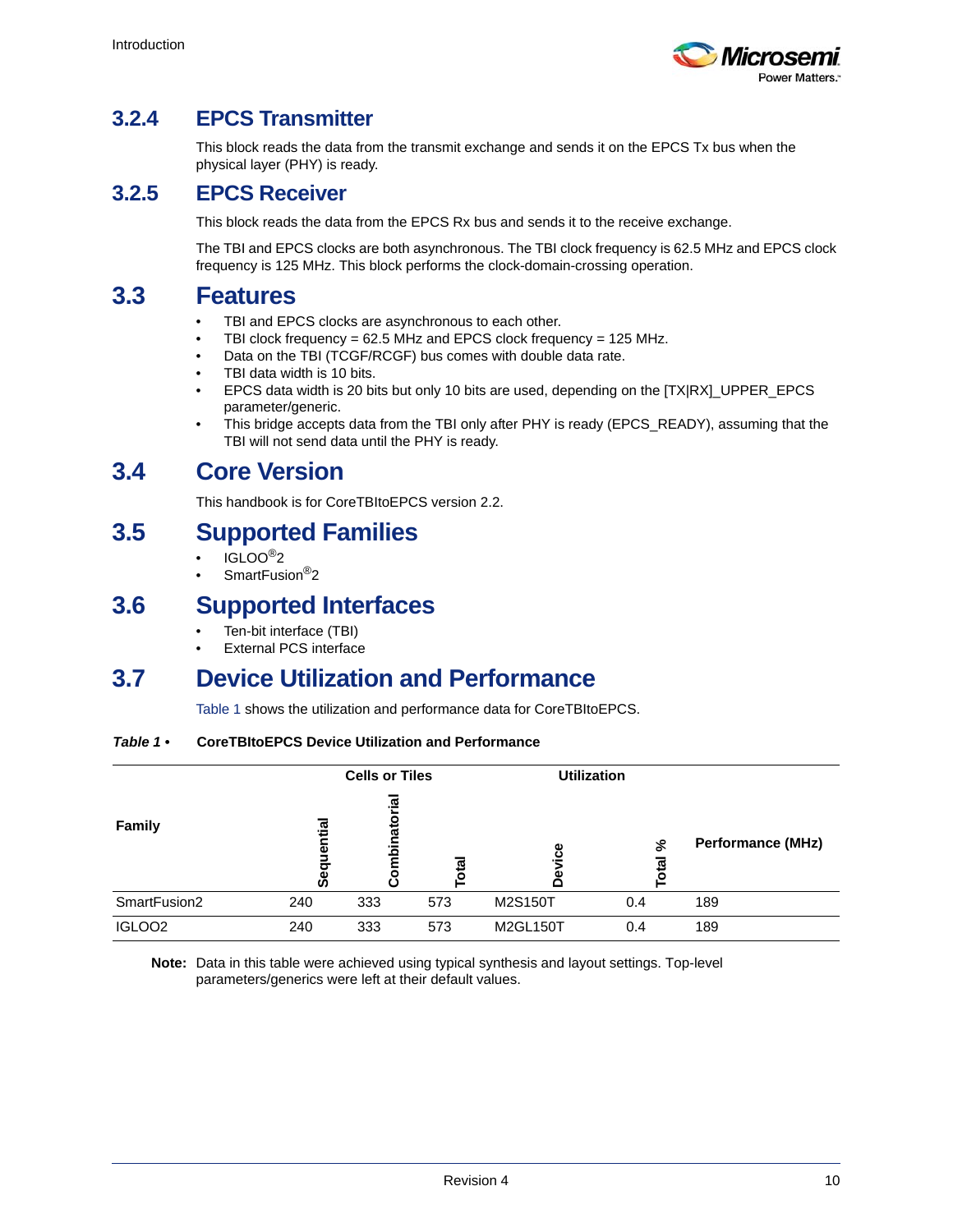

## <span id="page-10-0"></span>**4 Functional Description**

### <span id="page-10-1"></span>**4.1 Functional Blocks**

CoreTBItoEPCS, shown in [Figure 1 on page 9,](#page-8-7) consists of decoding logic for the double-data-rate TBI bus, write channel FIFO buffer, read channel FIFO buffer, multiple clock synchronization logic, control logic for the 10-bit TBI interface, and control logic for the 20-bit EPCS interface. CoreTBItoEPCS is activated when it receives EPCS\_READY (PHY ready) from the external PCS block.

### <span id="page-10-2"></span>**4.2 SGMII System Level Clock Modes**

There are two system level clocking modes to serial gigabit media independent interface (SGMII). These are Source Synchronous and Asynchronous Clocking.

#### <span id="page-10-3"></span>**4.2.1 Source Synchronous**

In this mode, a local clock is shared between both ends of the SGMII link. The SERDESIF output clocks EPCS TxCLK and EPCS RxCLK will have a 0ppm frequency offset with an arbitrary phase. The CoreTBItoEPCS supports this mode with a single instance using a FIFO to absorb the phase differences between the EPCS\_TxCLK and EPCS\_RxCLK domains.

#### <span id="page-10-5"></span>*Figure 2 •* **Source Synchronous Clocking Mode Block Diagram**



#### <span id="page-10-4"></span>**4.2.2 Asynchronous Clocking**

In this mode, both ends of the SGMII link use their own local reference clock. In this mode, two instances of CoreTBItoEPCS are required. One instance is used for the transmit domain. The second instance is used for the receive domain. Each of the instances will only support a single data flow direction, the pins associated with the other direction should be tied off statically.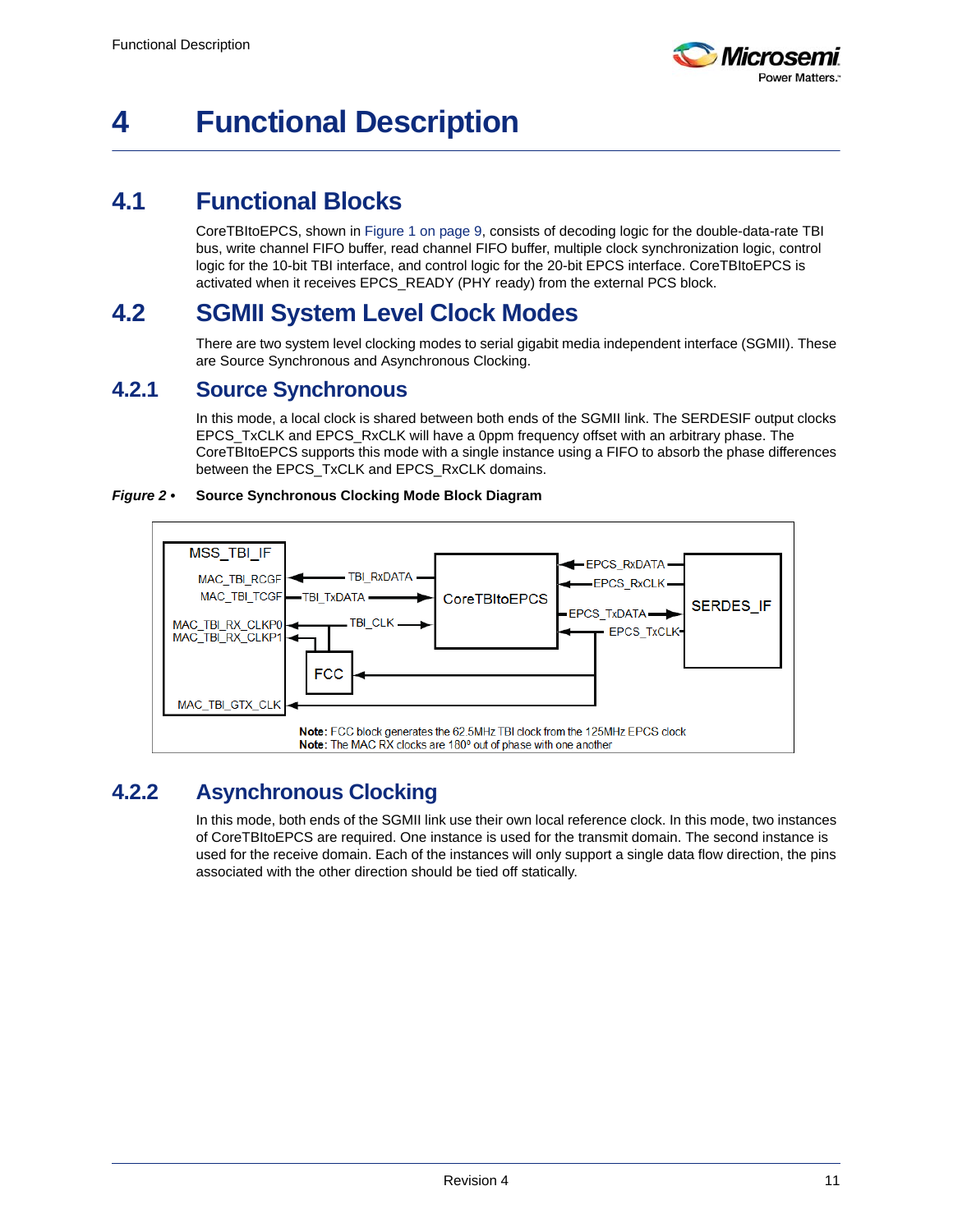

<span id="page-11-0"></span>



**Note:** MSS\_TBI\_IF represents the TBI interface on the microcontroller subsystem (MSS).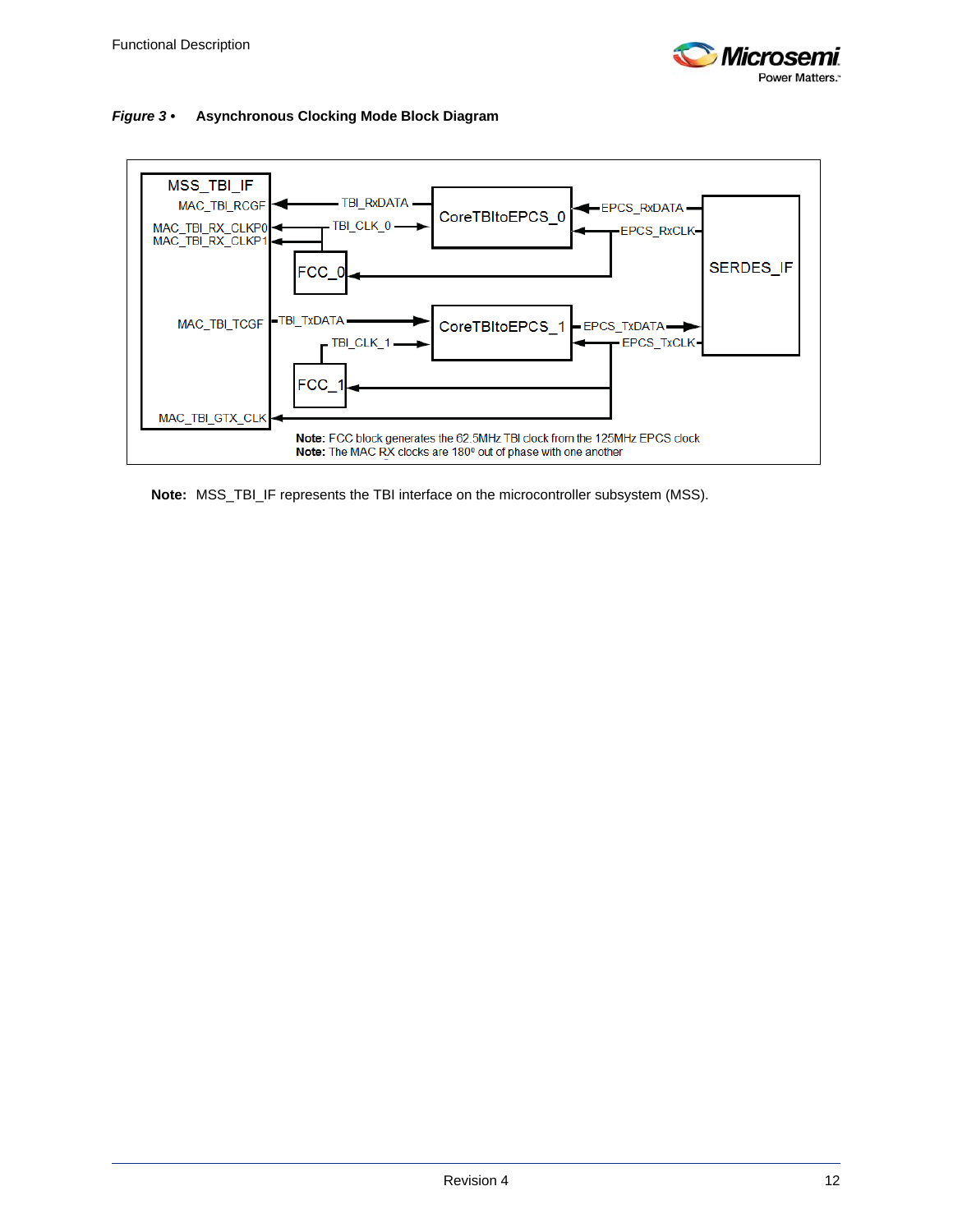

# <span id="page-12-0"></span>**5 Interface**

### <span id="page-12-1"></span>**5.1 I/O Signals**

The port signals for the CoreTBItoEPCS macro are illustrated in [Figure 4](#page-12-2) and defined.

<span id="page-12-2"></span>*Figure 4 •* **CoreTBItoEPCS I/O Signal Diagram**



<span id="page-12-3"></span>

| Table 2 $\cdot$ | <b>CoreTBItoEPCS I/O Signal Descriptions</b> |
|-----------------|----------------------------------------------|
|                 |                                              |

| <b>Port Name</b>                      | <b>Type</b> | <b>Description</b>                                                                                                                                                                                                                                                                  |  |  |  |
|---------------------------------------|-------------|-------------------------------------------------------------------------------------------------------------------------------------------------------------------------------------------------------------------------------------------------------------------------------------|--|--|--|
| <b>TBI Reset and Clock</b>            |             |                                                                                                                                                                                                                                                                                     |  |  |  |
| TBI RSTn                              | In.         | TBI active low asynchronous reset. Asynchronous assertion and<br>synchronous deassertion. This is used to reset TBI registers in the<br>block.                                                                                                                                      |  |  |  |
| TBI CLK                               | In.         | TBI clock: All TBI signals are synchronous to the rising edge of this<br>clock signal.                                                                                                                                                                                              |  |  |  |
| <b>TBI Transmit/Receive Interface</b> |             |                                                                                                                                                                                                                                                                                     |  |  |  |
| TBI RxDATA [TBI DWIDTH-1:0]           | In          | TBI receive data bus. This port is used to receive data with double data<br>rate from TBI.                                                                                                                                                                                          |  |  |  |
| TBI_TxDATA [TBI_DWIDTH-1:0]           | Out         | TBI transmit data bus. This port is used to transmit data with double<br>data rate to TBI.                                                                                                                                                                                          |  |  |  |
| <b>External PCS Control Interface</b> |             |                                                                                                                                                                                                                                                                                     |  |  |  |
| <b>EPCS READY</b>                     | In          | PHY ready signal. This signal is asserted when the PHY has<br>completed the calibration sequence for each specific lane. This signal<br>can be used in order to release the reset for the external PCS and<br>controller, start transmitting data to the PMA, or any other purpose. |  |  |  |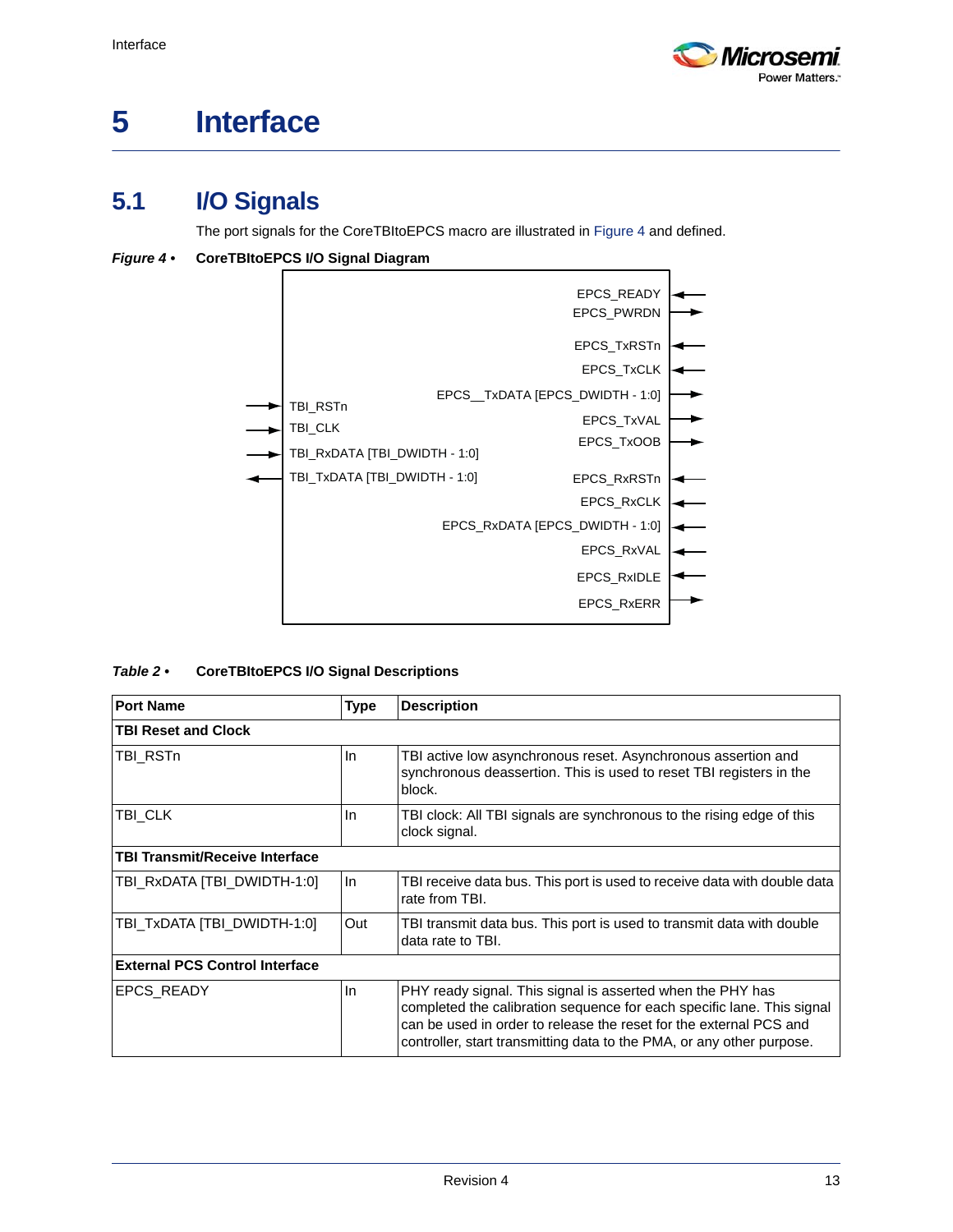

#### *Table 2 •* **CoreTBItoEPCS I/O Signal Descriptions**

| EPCS_PWRDN                             | Out | PHY power-down signal. This signal is used to put the PMA in<br>powerdown state, where Rx CDR PLL is bypassed and other low<br>power features are applied to the PMA. When exiting power-down, no<br>calibration is required and the link can be operational much faster than<br>using the EPCS_TXOOB or EPCS_RSTN signals.                                                                                                                                                            |  |
|----------------------------------------|-----|----------------------------------------------------------------------------------------------------------------------------------------------------------------------------------------------------------------------------------------------------------------------------------------------------------------------------------------------------------------------------------------------------------------------------------------------------------------------------------------|--|
| <b>External PCS Transmit Interface</b> |     |                                                                                                                                                                                                                                                                                                                                                                                                                                                                                        |  |
| EPCS_TxOOB                             | Out | PHY transmit out-of-band (OOB) signal. This signal is used to load<br>Electrical Idle III in the Tx driver of the PMA macro. It can be used for<br>SATA as part of the sequencing for transmitting very short OOB<br>signaling.                                                                                                                                                                                                                                                        |  |
| EPCS_TxRSTn                            | In. | PHY clean active low reset on Tx clock. This signal is a clean version<br>of the EPCS_RSTN signal and has clean deassertion timing compared<br>to EPCS_TXCLK.                                                                                                                                                                                                                                                                                                                          |  |
| EPCS_TxCLK                             | In  | PHY transmit clock signal This signal is the aTxClk signal generated by<br>the PMA macro and must be used by the external PCS logic to provide<br>data on EPCS_TXDATA[19:0].                                                                                                                                                                                                                                                                                                           |  |
| EPCS_TxDATA                            | Out | PHY transmit data signal. This signal is used to transmit data. This<br>signal is always 20 bits per lane but the PMA macro will used only the<br>number of bit defined by the aTxN[4:0] feature of the PMA macro.<br>Upper or Lower active bits are set by TX_UPPER_EPCS.                                                                                                                                                                                                             |  |
| EPCS_TxVAL                             | Out | PHY transmit valid signal. This signal is used to transmit valid data. If<br>deasserted, the PMA macro is put in Electrical Idle I. It can be used for<br>protocol requiring Electrical Idle (SATA) and must also be deasserted<br>as long as EPCS_READY is not asserted. This signal must be<br>generated one clock cycle earlier than the corresponding<br>EPCS_TXDATA[] signals.                                                                                                    |  |
| <b>External PCS Receive Interface</b>  |     |                                                                                                                                                                                                                                                                                                                                                                                                                                                                                        |  |
| EPCS_RxRSTn                            | In  | PHY clean active low reset on Rx clock. This signal is a clean version<br>of the EPCS_RSTN signal and has clean deassertion timing compared<br>to EPCS_RXCLK.                                                                                                                                                                                                                                                                                                                          |  |
| EPCS_RxCLK                             | In. | PHY receive clock signal. This signal is the aTxClk signal generated by<br>the PMA macro and must be used by the external PCS logic to provide<br>data on EPCS_TXDATA[19:0].                                                                                                                                                                                                                                                                                                           |  |
| EPCS_RxDATA                            | In  | PHY receive data bus. This signal is always 20 bits per lane and the<br>external PCS can use any number of these bits for its application<br>based on the aRxN[4:0] feature of the PMA macro. Upper or lower<br>active bits are set by RX_UPPER_EPCS.                                                                                                                                                                                                                                  |  |
| EPCS_RxVAL                             | In. | PHY receive valid data signal. This signal is used to signal receive<br>valid data. It corresponds to the two conditions completed by the PMA<br>control logic::<br>• Receiver detect incoming data (not in Electrical Idle)<br>• CDR PLL is locked to input bitstream in fine grain state<br>Note: If PMA driven mode is used by the selected protocol (see the<br>CDRPLL_DIS register in REG00), this signal cannot be<br>monitored and the EPCS_RXIDLE signal must be used instead. |  |
| EPCS_RxIDLE                            | In. | PHY receive idle signal. This signal is used to signal an Electrical Idle<br>condition detected by the PMA control logic. Note that this signal is<br>generated on EPCS_TXCLK of the selected lane.                                                                                                                                                                                                                                                                                    |  |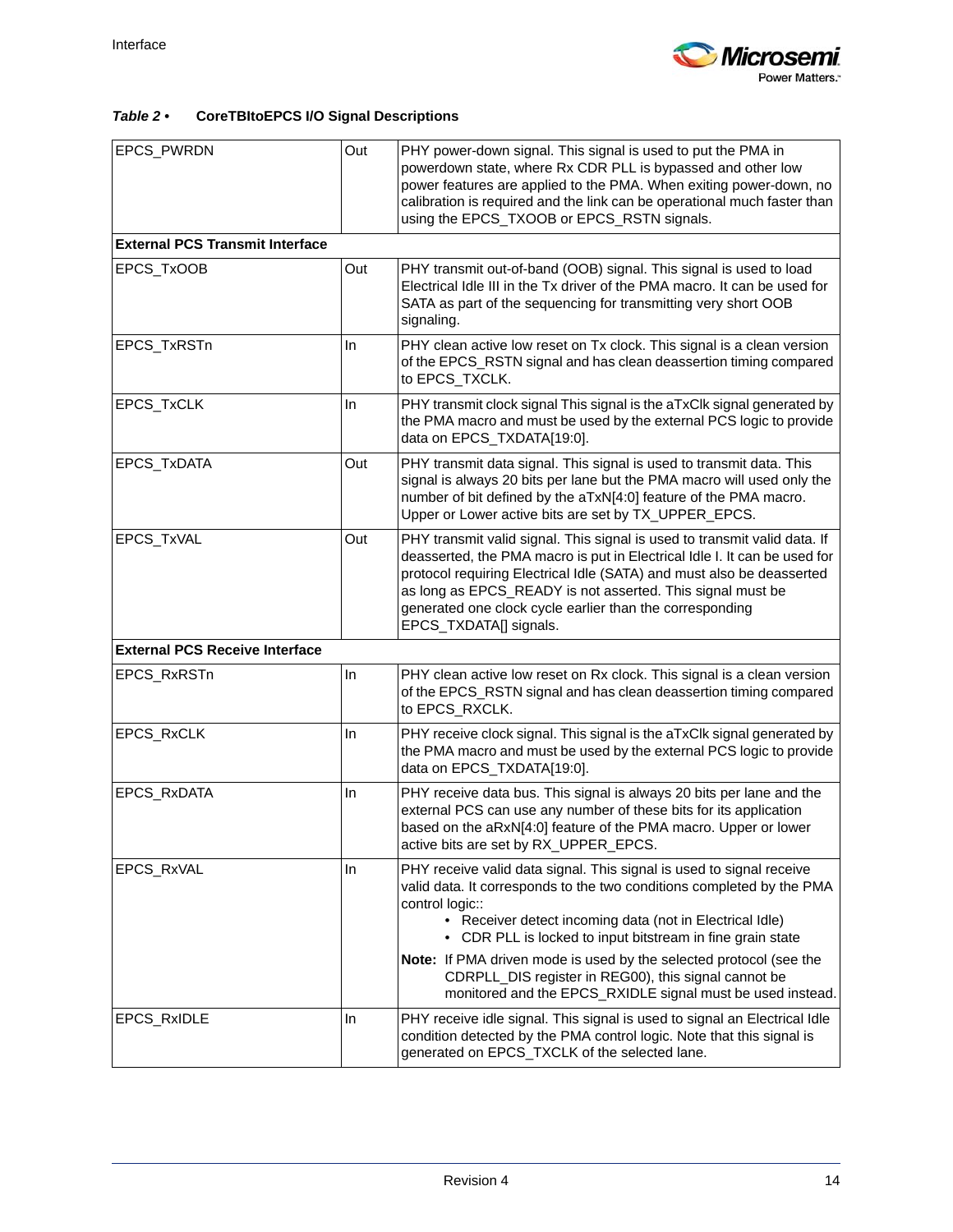

#### *Table 2 •* **CoreTBItoEPCS I/O Signal Descriptions**

| EPCS_RxERR | <b>Out</b> | PHY Receive Error signal. This signal is used to report to PMA control |
|------------|------------|------------------------------------------------------------------------|
|            |            |                                                                        |
|            |            | logic that error data has been detected by the external PCS logic.     |
|            |            | This signal is used in PCS driven mode of the CDR PLL to switch back   |
|            |            | to frequency lock acquisition if too many errors are detected by the   |
|            |            | PMA control logic. This signal is unused in PMA-driven mode and can    |
|            |            | also be hardwired to zero if the PCS wants to rely only on Electrical  |
|            |            | Idle detection circuitry to switch the CDR PLL back to frequency lock  |
|            |            | state.                                                                 |
|            |            |                                                                        |

### <span id="page-14-0"></span>**5.2 Configuration Parameters**

### <span id="page-14-1"></span>**5.2.1 CoreTBItoEPCS Configurable Options**

There are a number of configurable options that apply to CoreTBItoEPCS as shown in [Table 3](#page-14-2). If a configuration other than the default is required, select the configuration dialog box in SmartDesign to select appropriate values for the configurable options.

<span id="page-14-2"></span>

| Table $3 \cdot$ | <b>CoreAHBLSRAM_PF Configuration Options</b> |  |
|-----------------|----------------------------------------------|--|
|                 |                                              |  |

| <b>Name</b>            | <b>Valid Range</b> | <b>Default</b> | <b>Default</b>                                                                                                                                                                                              |
|------------------------|--------------------|----------------|-------------------------------------------------------------------------------------------------------------------------------------------------------------------------------------------------------------|
| <b>FAMILY</b>          | 19 or 24           | 19             | Must be set to the required FPGA family:<br>19: SmartFusion2<br>24: IGLOO2                                                                                                                                  |
| TX_UPPER_EPCS          | $10$ or 1          | $\Omega$       | This bit sets the active 10-bit Tx data bus from the 20-bit EPCS<br>Tx data bus.<br>0: Lower 10 bits are active for both Tx EPCS data buses.<br>1: Upper 10 bits are active for both Rx/Tx EPCS data buses. |
| RX_UPPER_EPCS   0 or 1 |                    | $\Omega$       | This bit sets the active 10-bit Rx data bus from the 20-bit EPCS<br>Rx/Tx data bus.<br>0: Lower 10 bits are active for both Rx EPCS data buses.<br>1: Upper 10 bits are active for both Rx EPCS data buses. |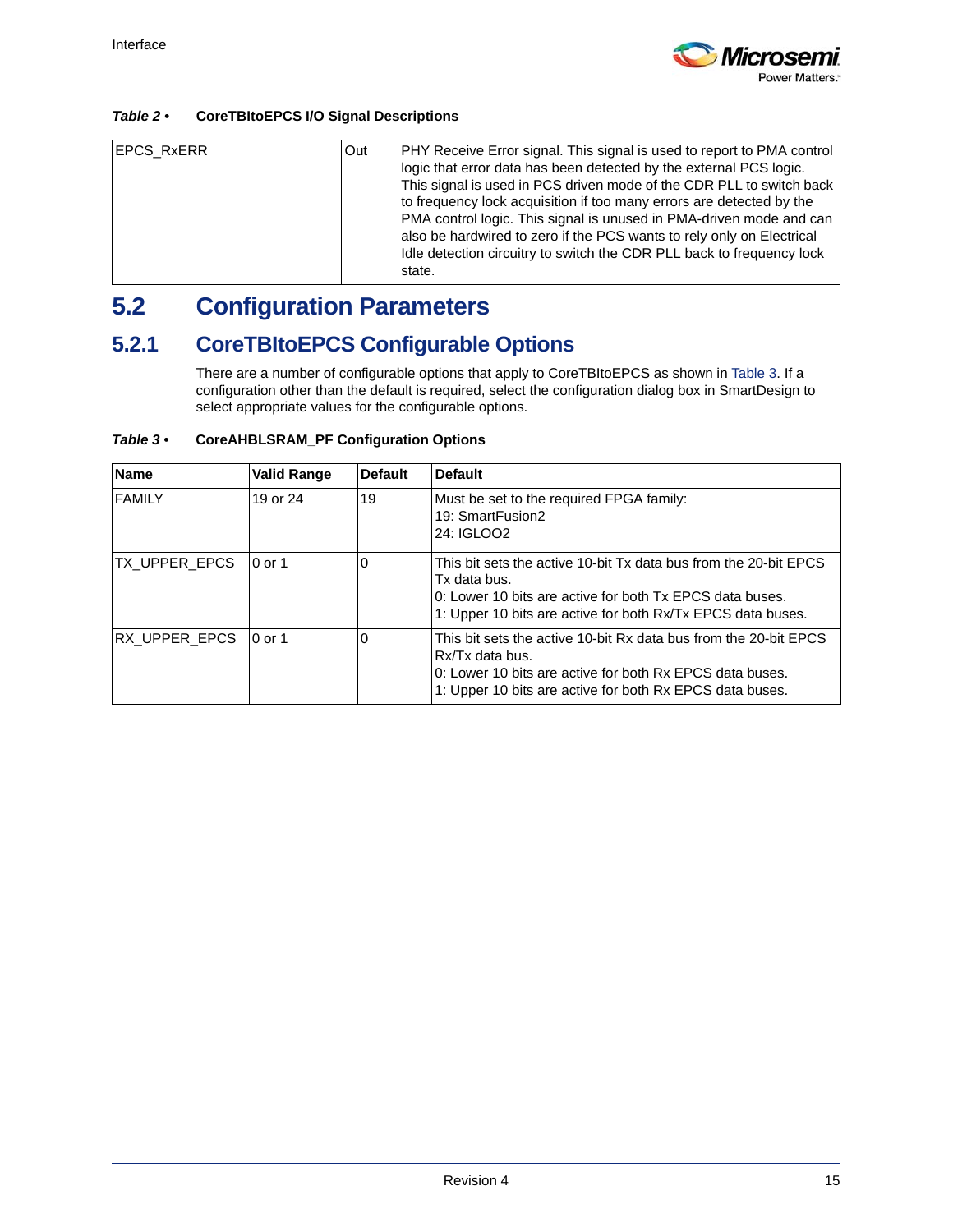

# <span id="page-15-0"></span>**6 Timing Diagrams**

CoreTBItoEPCS implements an Rx/Tx TBI interface and Rx/Tx External PCS interfaces.

## <span id="page-15-1"></span>**6.1 TBI Interface Timing**

<span id="page-15-3"></span>*Figure 5 •* **TBI Interface Timing Diagram**



## <span id="page-15-2"></span>**6.2 External PCS Interface Timing**

<span id="page-15-4"></span>*Figure 6 •* **EPCS Interface Timing**

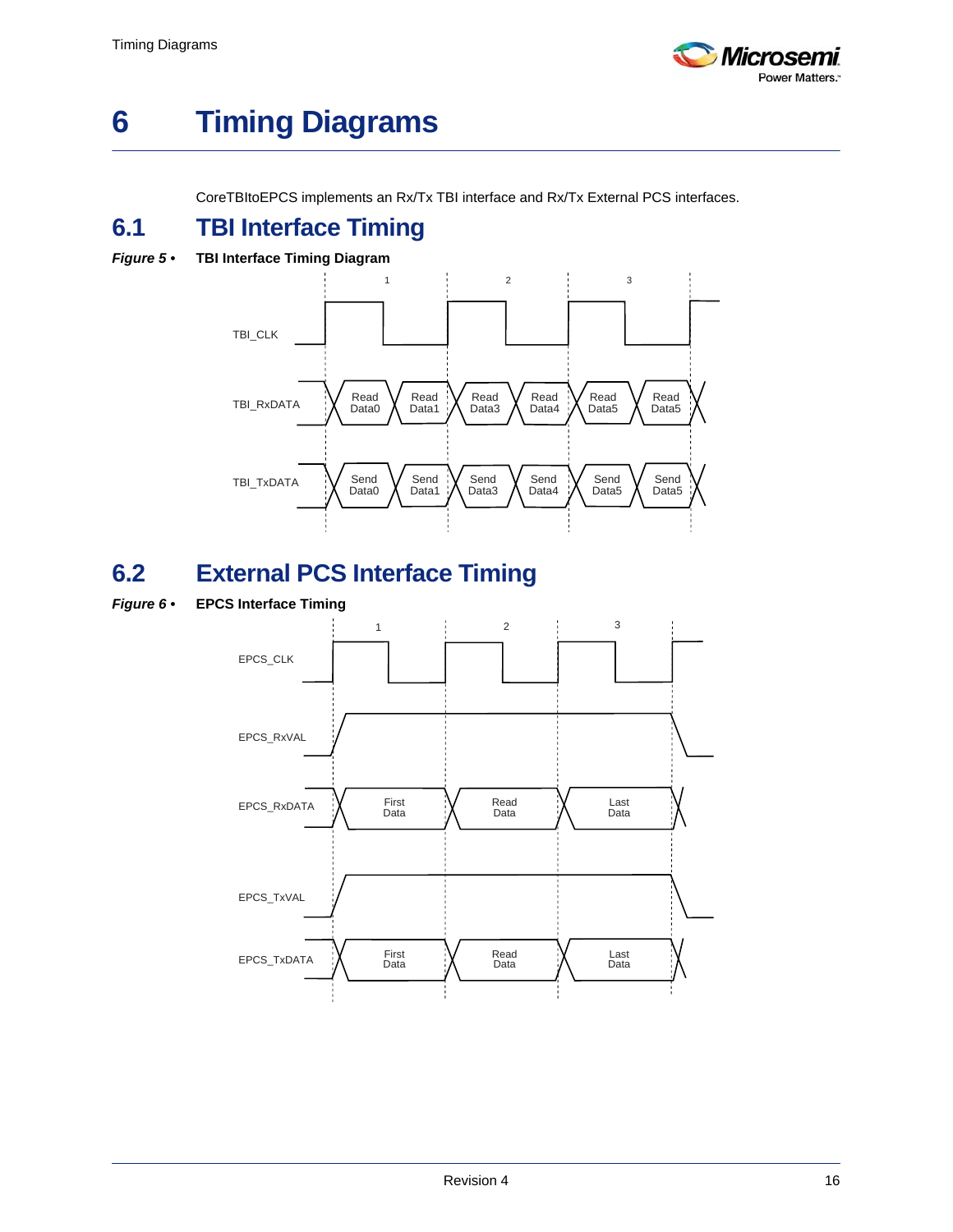

# <span id="page-16-0"></span>**7 Tool Flow**

### <span id="page-16-1"></span>**7.1 License**

CoreTBItoEPCS is licensed free.

#### <span id="page-16-2"></span>**7.1.1 RTL**

Complete Verilog and VHDL RTL source code is provided for the core and testbenches.

### <span id="page-16-3"></span>**7.2 SmartDesign**

CoreTBItoEPCS is available for download in the Libero IP catalog through the web repository. Once it is listed in the catalog, the core can be instantiated using the SmartDesign flow. For information on using SmartDesign to configure, connect, and generate cores, refer to the Libero online help. An example instantiated view is shown in [Figure 7.](#page-16-4)

After configuring and generating the core instance, basic functionality can be simulated using the testbench supplied with the CoreTBItoEPCS. The testbench parameters automatically adjust to the CoreTBItoEPCS configuration. The CoreTBItoEPCS can be instantiated as a component of a larger design.

CoreTBItoEPCS is compatible with Libero SoC. For more information on using SmartDesign to instantiate and generate cores, refer to the Using DirectCore in Libero® System-on-Chip (SoC) User Guide or consult the Libero SoC online help.

#### <span id="page-16-4"></span>*Figure 7 •* **CoreTBItoEPCS Full I/O View**

CORETBITOEPCS\_0



CORETBITOEPCS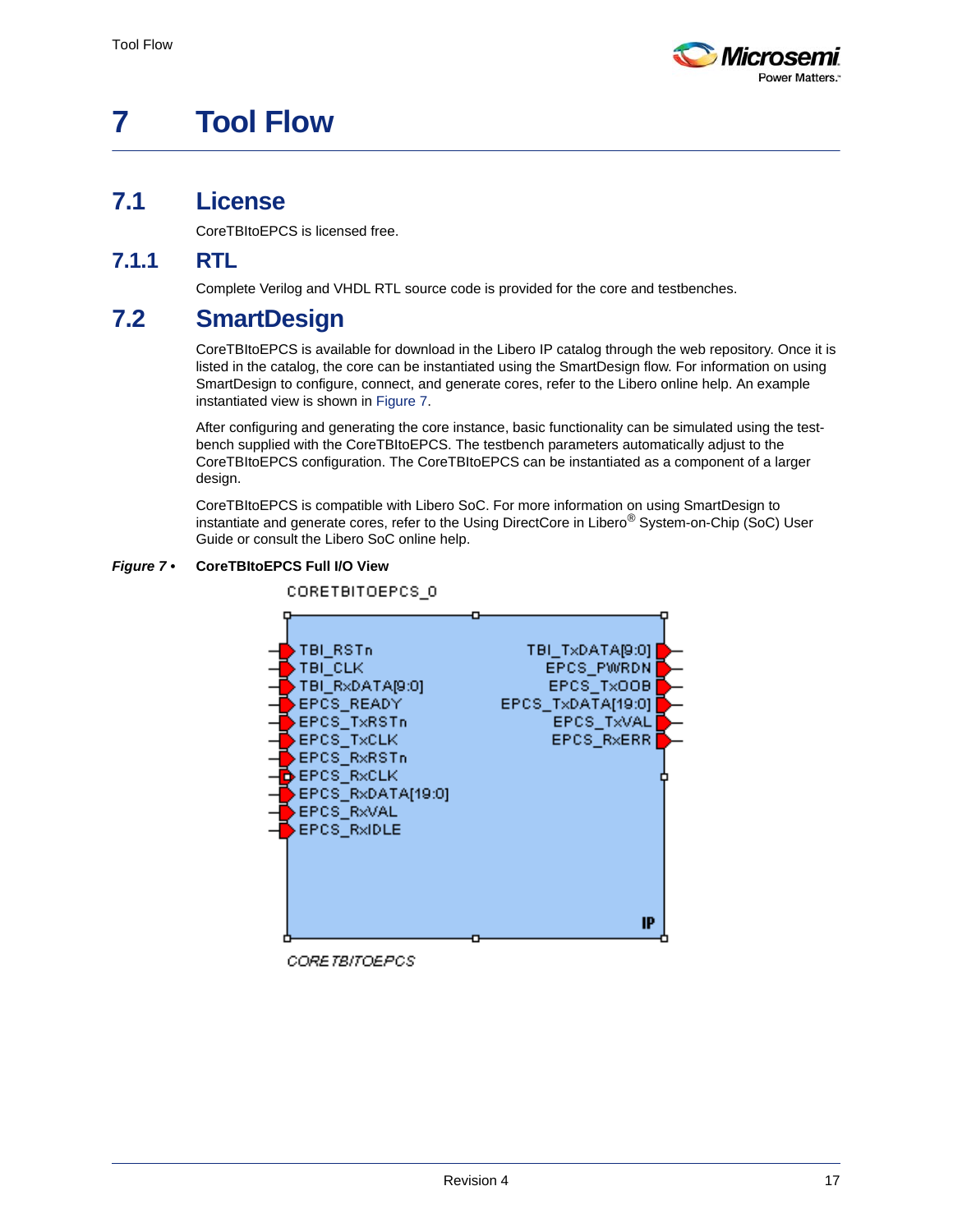

#### <span id="page-17-0"></span>**7.2.1 Configuring CoreTBItoEPCS in SmartDesign**

<span id="page-17-4"></span>*Figure 8 •* **CoreTBItoEPCS SmartDesign Configuration window**

| $\mathbf x$<br>e<br><b>A.</b> Configurator                                      |  |  |  |  |  |  |
|---------------------------------------------------------------------------------|--|--|--|--|--|--|
| <b>CoreTBItoEPCS Configurator</b><br>Microsemi:DirectCore:CORETBITOEPCS:2.2.106 |  |  |  |  |  |  |
| Configuration                                                                   |  |  |  |  |  |  |
| EPCS Tx Upper 10-Bit                                                            |  |  |  |  |  |  |
| EPCS Rx Upper 10-Bit                                                            |  |  |  |  |  |  |
| Testbench:<br><b>User</b>                                                       |  |  |  |  |  |  |
| Cancel<br>Help<br>ОΚ                                                            |  |  |  |  |  |  |

### <span id="page-17-1"></span>**7.3 Simulation Flows**

The User Testbench for CoreTBItoEPCS is included in all releases.

To run simulations, select the **User Testbench** flow within SmartDesign and click **Save** and **Generate** on the **Generate** pane. The **User Testbench** is selected through the Core Testbench Configuration GUI.

When SmartDesign generates the Libero SoC project, it installs the user testbench files.

To run the **User Testbench**, set the design root to the CoreTBItoEPCS instantiation in the Libero SoC design hierarchy pane and click the **Simulation** icon in the Libero SoC design flow window. This invokes ModelSim® and automatically run the simulation.

#### <span id="page-17-2"></span>**7.4 Synthesis in Libero**

Click the **Synthesis** icon in Libero SoC. The Synthesis window displays the Synplicity® project. Set Synplicity to use the Verilog 2001 standard if Verilog is being used. To run **Synthesis**, select the **Run** icon.

#### <span id="page-17-3"></span>**7.5 Place-and-Route in Libero**

Click the **Layout** icon in the Libero SoC to invoke Designer. CoreTBItoEPCS requires no special placeand-route settings.